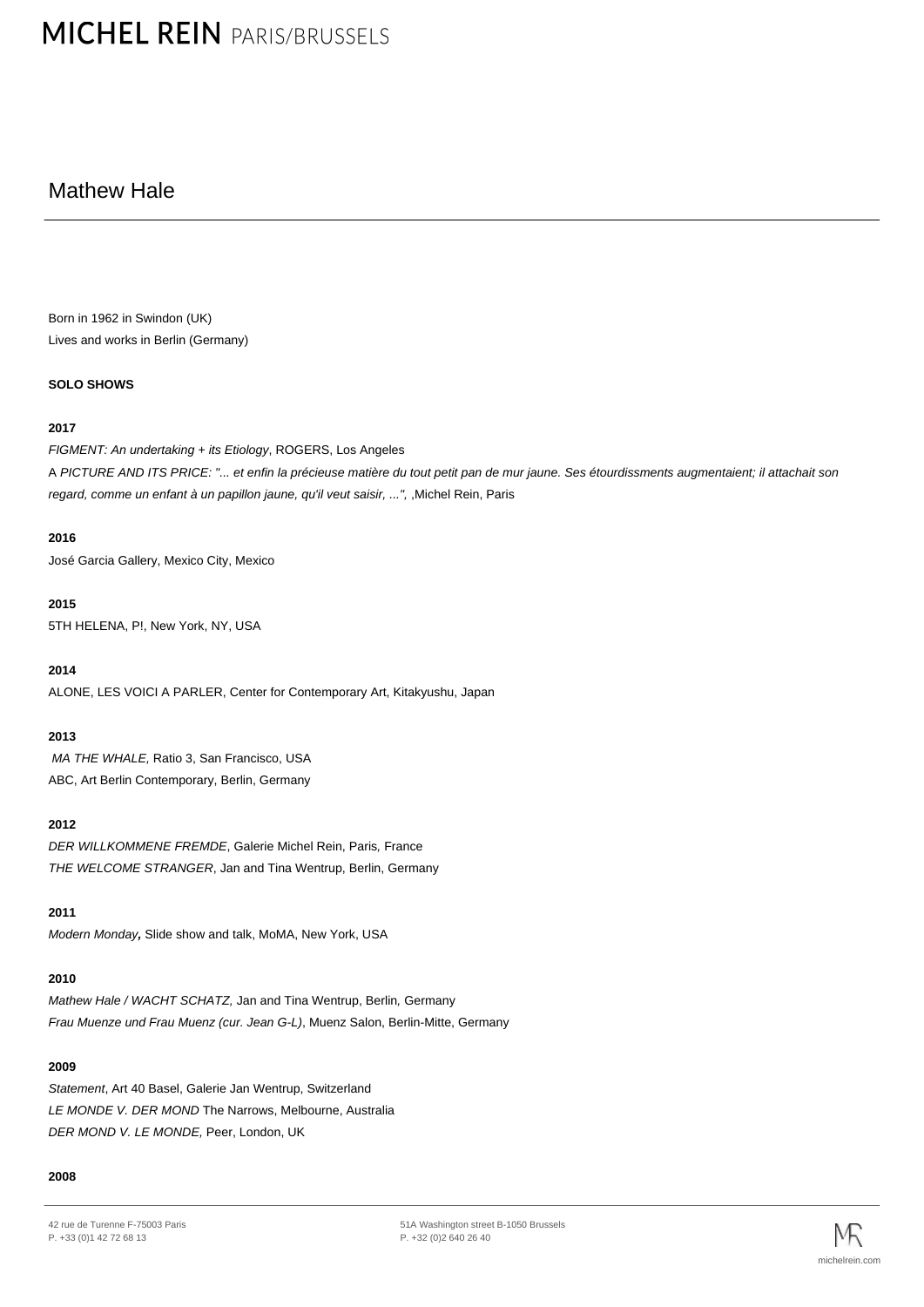JOURNAL MURAL, Galerie Jan Wentrup, Berlin, Germany TAXI STOP FIDJI, Institut im Glaspavillon, Berlin, Germany

## **2007**

TASUK! TSUKKU-SAN!, Galerie Michel Rein, Paris, France

## **2006**

BERLIN FLUORESCENT, Galerie Jan Wentrup, Berlin, Germany

## **2004**

40 Pages from The MIRIAM Books, Keonig Books, Rheinschau (art cologne projects), Koln, Germany Make Me Mare, Mobile Home Gallery, London, UK

## **2003**

DIE STADT - LA CITTA' - THE MOTHER, DAAD Gallery, Berlin, Germany

## **2001**

MIRIAM STEALING and MIRIAM & WILLIAM, Mobile Home Gallery, London, UK

## **1998**

Mathew Hale: Recent Work, Whitechapel Art Gallery, London, UK

## **GROUP SHOWS**

## **2021**

The Youngest Day (cur. Mathew Hale), Carlier/Gebauer, Berlin

## **2020**

Oh les beaux jours (Happy Days), Michel Rein, Paris, France Local Talent (cur. Thomas Demand), Sprüth Magers, Berlin FIGURE/S, Drawing After Bellmer(cur. Michael Newman and Kate Macfarlane), Drawing Room, London

## **2016**

3rd Istanbul Biennal, Istanbul, Turkey L'image volée, Fundazione Prada, Milano, Italy

## **2015**

A Man Walks Into a Bar, Jokes & Postcards, Me Collectors Room, Berlin, Germany

## **2014**

ALONE, LES VOICI À PARLER, CCA, Center for Contemporary Art, Kitakyushu, Japan The Elephent Test, Lothringer13 Halle, München, Germany A man walks into a bar, Ausstellungseröffnung und Buchpräsentation, Mainburg, Germany

## **2013**

In the Cut, (cur. Hannah Mathews), ACCA, Melbourne, Australia

## **2012**

The Poster Show, Garlier / Gebauer, Berlin, Germany Collages, (cur. Fabienne Fulchéri, assistée d'Alexandra Deslys), L'espace de l'art concret, Mouans-Sartoux, France

## **2010**

42 rue de Turenne F-75003 Paris P. +33 (0)1 42 72 68 13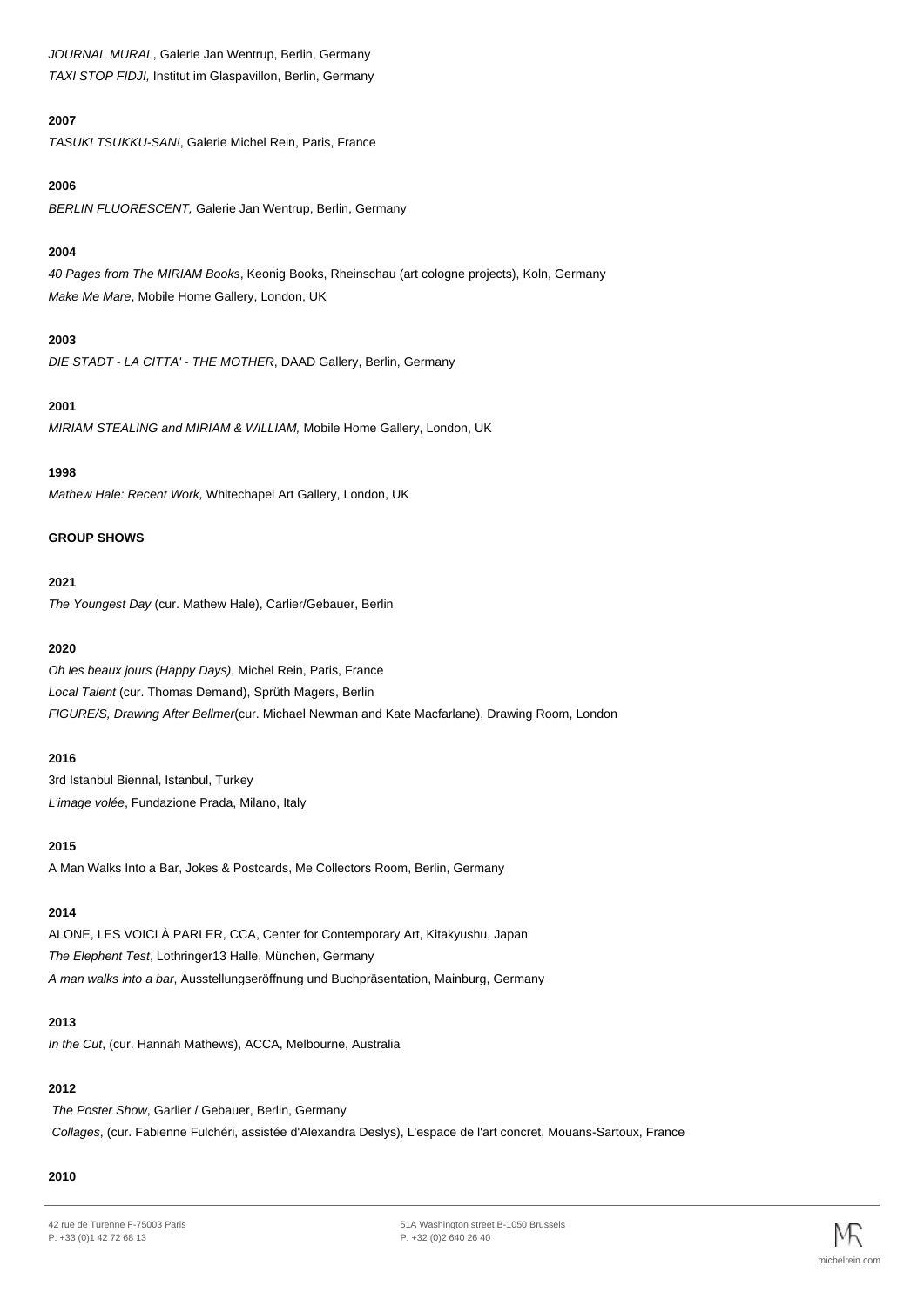A moving plan B - Chapter ONE, (cur. Thomas Scheibitz), The Drawing Room, London, UK FischGrätenMelkStand (cur. John Bock), Kunsthalle Berlin, Germany Alles Berlinger, Niels Borch Jensen Galerie, Berlin, Germany Art, (cur. Michael Craig-Martin), Hass & Fuchs, Berlin, Germany Berlin-Paris Un échange de galeries - Carlier I Gebauer, Galerie Michel Rein, Paris, France

#### **2009**

Zeigen. Eine Audiotour durch Berlin, Temporäre Kunsthalle, Berlin, Germany Appaloosa, (with Ulrich Hakel), The Forgotten Bar, Berlin, Germany Maison pour Monsieur X, (with Katarina Burin, cur. Emma Astner), FormContent, London, UK Private view, Städtische Galerie, Villingen-Schwenningen, Germany Drawing 2009, The Drawing Room, London, UK Free Association, Gallery AREA 53, Vienna, Austria Roots, Galerie Jan Wentrup, Berlin, Germany Wallis dies and goes to heaven... and the dark show returns as a ghost, Paradise Row, London, UK Prose pour les Esseintes, Karma International, Zurich, Switzerland

#### **2008**

Phoenix vs Babel, (cur. Patrice Joly), Fondation d'entrepise Ricard, Paris, France London Calling, Galerie Jan Wentrup, temporary space London, UK With Love Dieter Rot, Viennabiennale 08 (cur. Alexander Hassenpflug), Offspace am Hundsturm, Vienna, Austria Pleinarism (cur. Kitty Scott), i8 gallery, Reykjavik, Iceland 18 (cur. Saim Demircan), Center, Berlin, Germany Past-Forward, (cur. Vincent Honoré), 176 Project Space, London, UK The Dark Show, (cur. Katie Guggenheim), The Wallis gallery, London, UK Honey Honig, Auto Italia South East, London, UK

#### **2007**

Our period, Mathew Hale and Susan Morris, Five Years, London, UK

#### **2006**

FRENZY - L'ART DECORATIF D'AUJOURD'HUI, Metropole Gallery, Folkestone, UK

#### **2005**

36 x 27 x 10, (cur. Thomas Scheibitz and Liza Junghans), White Cube Berlin, Palast der Republik, Berlin, Germany Pale Ramon, (cur. Matt Saunders), Analix Forever, Geneva, Switzerland Very Early Pictures, Luckmann Gallery, Los Angeles, USA

#### **2004**

Chaim Soutine, The Happy Sailor, London, UK Liste, with Mobile Home Gallery, Basel, Switzerland

#### **2003**

BONOBOS, Gallery Niels Borch Jensen, Berlin, Germany La Biennale di Venezia, Utopia Station, Venice, Italy adddiction, 15 Micawber Street, London, UK

#### **2002**

La Biennale de Montreal, Montreal, Quebec, Canada PizzaExpress Prospects, Essor Gallery, London, UK

#### **2001**

<sup>42</sup> rue de Turenne F-75003 Paris P. +33 (0)1 42 72 68 13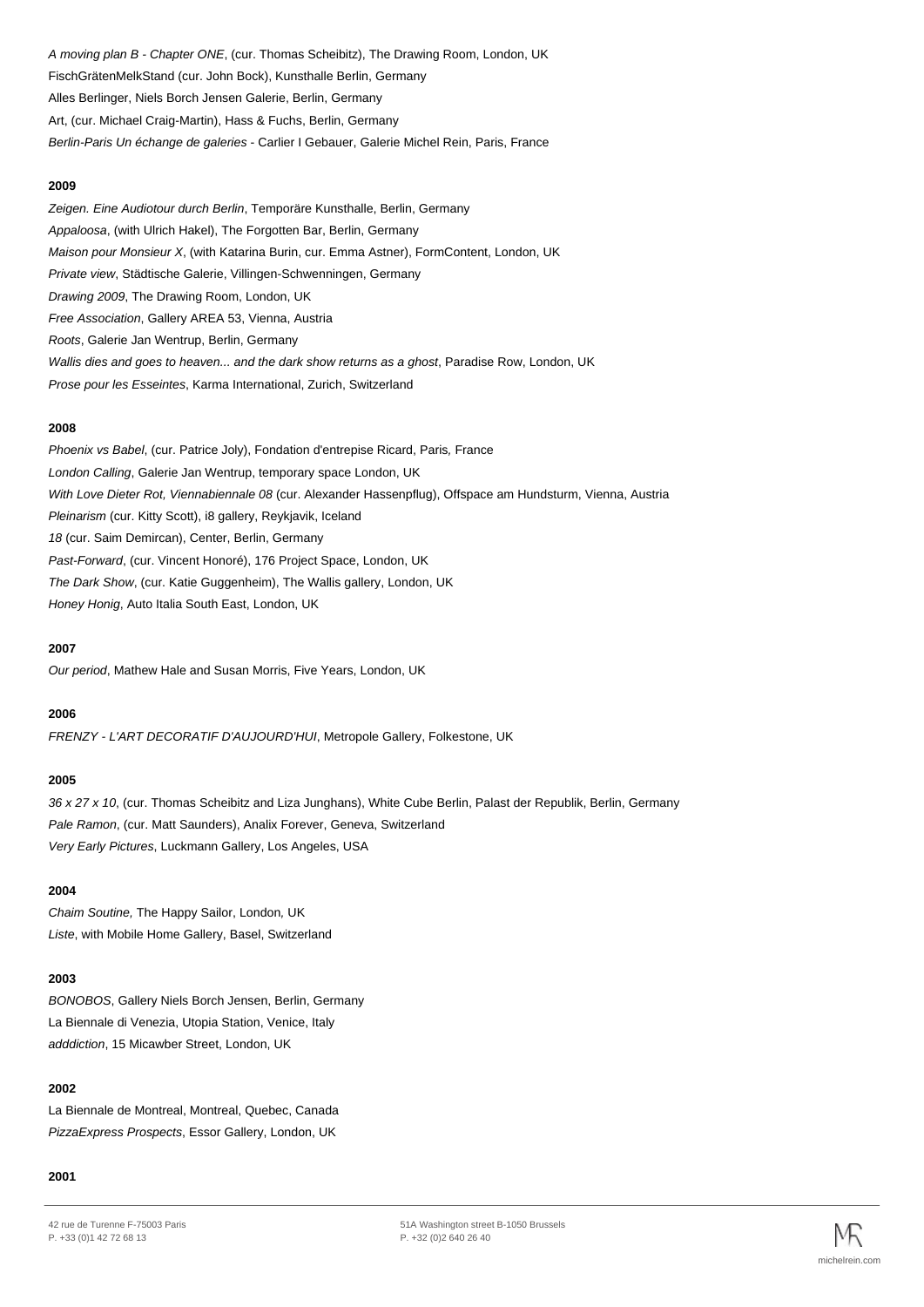The Difference Between You and Us, Five Years, London, UK My Friends, Tromso Kunstforening, Tromso, Norway

## **2000**

Sleight of Hand, Five Years, London, UK John, I'm Only Dancing, The Margaret Harvey Gallery, St. Albans, UK

#### **1999**

Itinerants, The View Gallery, Liverpool, UK Sublime: The Darkness and the Light, Hayward Gallery, National Touring, Exhibition of Arts Council Collection, John Hansard Gallery, Southampton, etc. UK

#### **1998**

United in Death, Cambridge Darkroom Gallery, Cambridge, UK

## **1997**

On Boredom, virtual exhibition on CD-ROM, launched at the I.C.A., London, UK

## **1992**

Let Me Look, (supported by British Council), San Miniato, Italy

## **1990**

Now For the Future, The Arts Council Collection, Recent Acquisitions, Hayward Gallery, London, UK

## **1989**

Trigon '89, "Actuelle Kunst", Neue Gallerie & Kunstlerhaus, Graz, Austria

#### **1985**

85 Show, Serpentine Gallery, London, UK

#### **1984**

New Contemporaries, I.C.A., London, UK

## **PROJECTS**

#### 2007

Page 97 of Mrs. GILLRAY, made in collaboration with Mario Testino, published in V-MAN Magazine, September Page 181 of Mrs. GILLRAY, two posters for an advertising lightbox, Hallisches Tor, Berlin, Clockwork Gallery, Berlin, Germany Our Period., exhibition made in collaboration with Susan Morris, Five Years, London, UK

#### 2005

Mat(t)hew Hale, published in OLD NEWS

#### **WRITINGS**

## 2006 The Peasants are Revolting, D-magazine Mat(t)hew Hale, Old News, No. 2

## 2002

And I'm wondering who could be writing this song, (on Rodney Graham), Parkett., No. 64